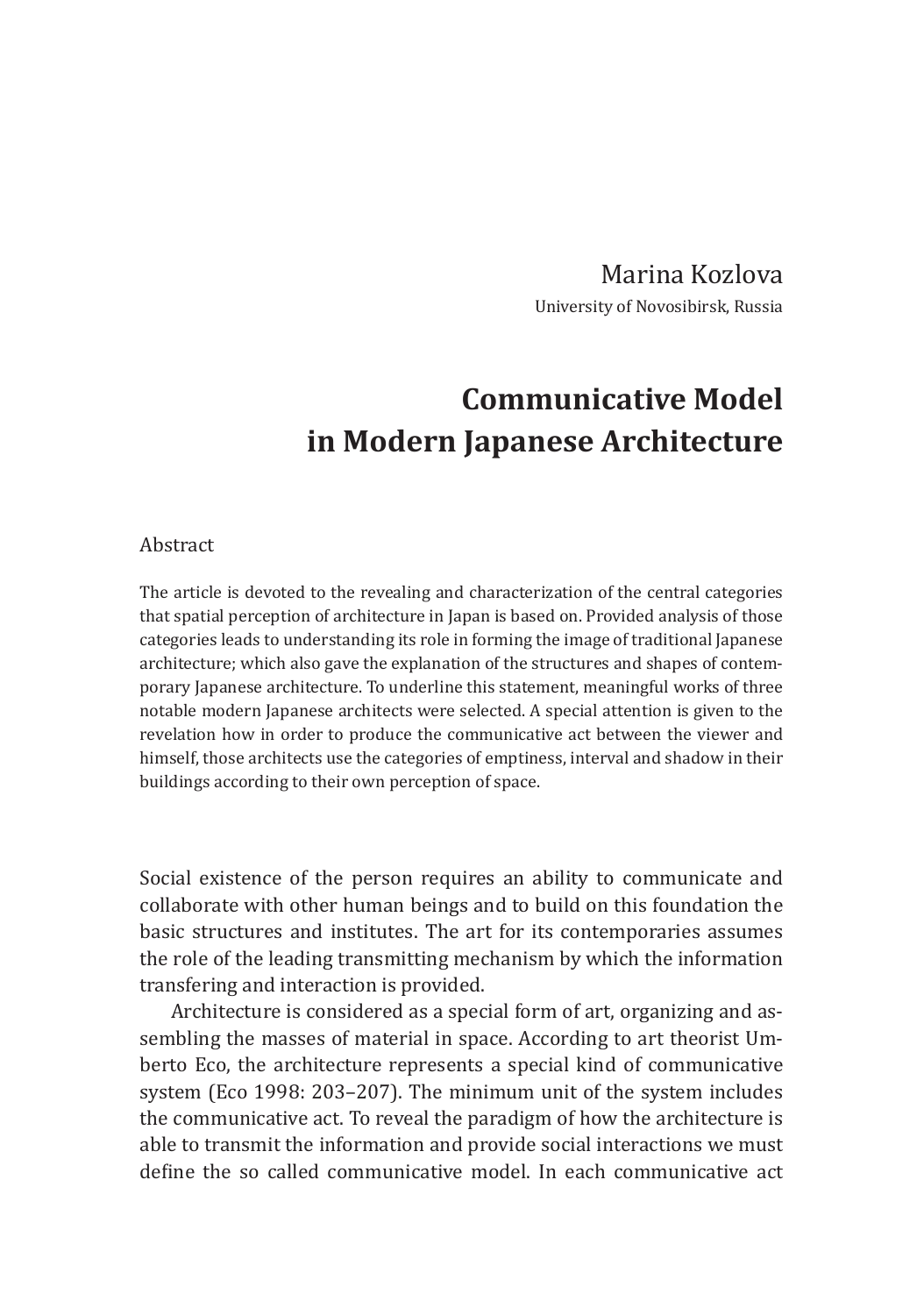there is a *sender* as well as *receiver* of information, in terms of architecture those are the architect and the individual or the society.

The architect uses the materials (concrete, wood, glass) – *transmitting means* – to create a certain shape, according to the *idea* he has to transmit by his building, which represents *the message.* Moreover, there is a *code*, which is necessary to link the idea to the building.

The components of the communicative model are permanent, but the content can change, depending on historical context.

Form of architectural work contains internal communication and the way of interaction of material elements and the spaces between them works of architecture and the environment, according to sensory perception. The main problem of forming the architectural environment in European tradition is the interactions of space and masses – the foundation on which the architecture as language system is based on. In the immediate experience of the artist and the spectator mass and space are almost inseparable, their interaction is the mainstay of artistic influence architecture.

But there is no such pattern in Japanese architectural tradition. Three central categories, that spatial perception of architecture in Japan is based on, are the following: *emptiness, interval and shadow.* These categories due to the stability of the application can be regarded as invariants of Japanese culture (Konovalova 2011: 433).

It is important to bear in mind that these categories fully exist in close interactions and gain strength only with exposure to their complementarity. As a unit they form a meaningful and artistic field, which reflects the continuity of traditions for Japanese people. This is confirmed by the latest architecture that shows its connection with the tradition not only formally, but on another – perceptional – level, involving semantic and aesthetic components. The most notable modern architects, while creating their pieces, tend to maintain a sense of space, historically bred by Japanese culture. Proposed set of spatial categories bears symbols and meanings that constitute the essence of Japanese culture.

Architects insert their works in the cultural context, taking full advantage of the artistic possibilities offered by the combination of such categories as "emptiness", "interval" (*ma*) and "shadow" for organizing architectural space. However, each master demonstrates his point of view by using traditional iconic spatial categories in his own way, according to his notion, what becomes a distinctive feature of their professional path.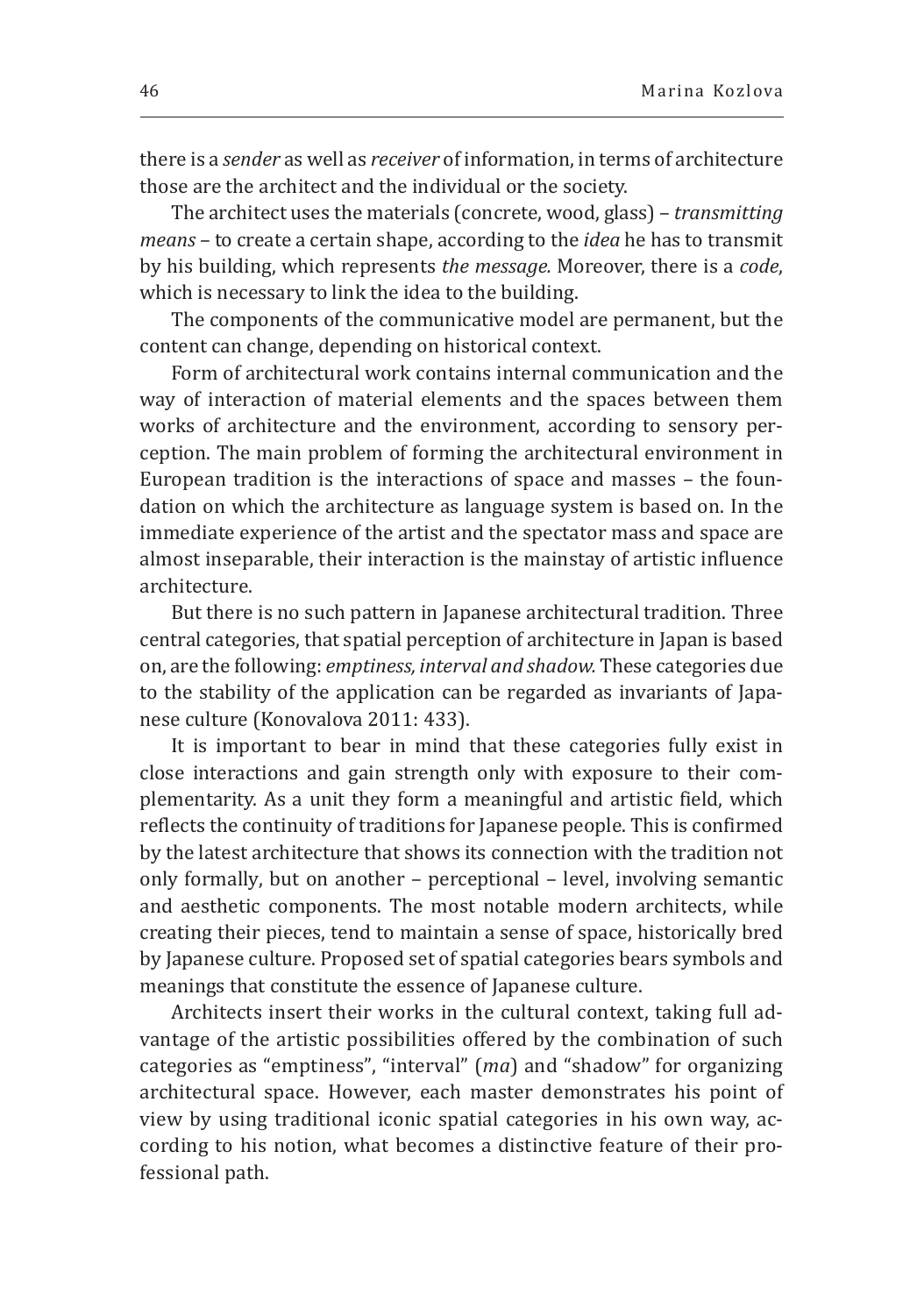In order to disclose the triad of these fundamental spatial categories we have to look into the history and trace their origins, content and artistic value in medieval Japan, and its contemporary forms.

Buddhism brought in an important concept of the Absolute and gave the category of "emptiness" a new matter. Emptiness in Buddhism has no negative meaning, on the contrary, it is the substance reconciling all contradictions. It is perceived as unlimited and indefinable. According to religious beliefs, while merging with emptiness, one merges at the same time with Buddha and finds Him in the essence of himself. The consequence of such religious beliefs was that emptiness has become one of the most meaningful points in art.

In the technology of ink painting, inherited from China, some areas on paper or silk remain intact, creating "emptiness". This clear areas embody a kind of interval or innuendo thereby stimulating the viewer's imagination. Emptiness seems as a boundless space, which is the beginning of all things, from which the ideas and forms arise. That means that the forms and ideas are enclosing and existing in an empty space, without certain embodiment though. As the result, emptiness has an influence on emotions and feelings, perceived by human subconsciously as the model of the universe.

The aesthetic values of Japanese culture were strongly affected by this philosophy and its seeds were noticed in all kinds of fine arts, including traditional Japanese ones (*ikebana*, *chadō* etc.) and urban planning. It is manifested broadly in the architecture as well. Katsura Imperial Villa ensemble (built in the 17th century) conveys subtle harmony of Japanese aesthetics. The empty space of its interiors possesses the basic artistic sense.

While creating an atmosphere of calm and concentration, the feeling of emptiness will accompany visitors in tea house. The place that defines philosophical mood of the ceremony is represented by *tokonoma.* It is the only "decoration" of the tea room, in which a roll of monochrome painting and a bouquet of flowers are placed.

In traditional Japanese house it is impossible to see things piling up in the rooms. Therefore, if you remove the *fusuma* and *shōji* (sliding doors) inside the house, it will be only one canopy over the empty space. The infinity and depth of space, the aesthetics of simplicity and expressiveness is highlighted owing to the category of "emptiness".

In Japanese culture at the level of world perception there is a ground that is capable of combining the opposites, which are mutually exclusive –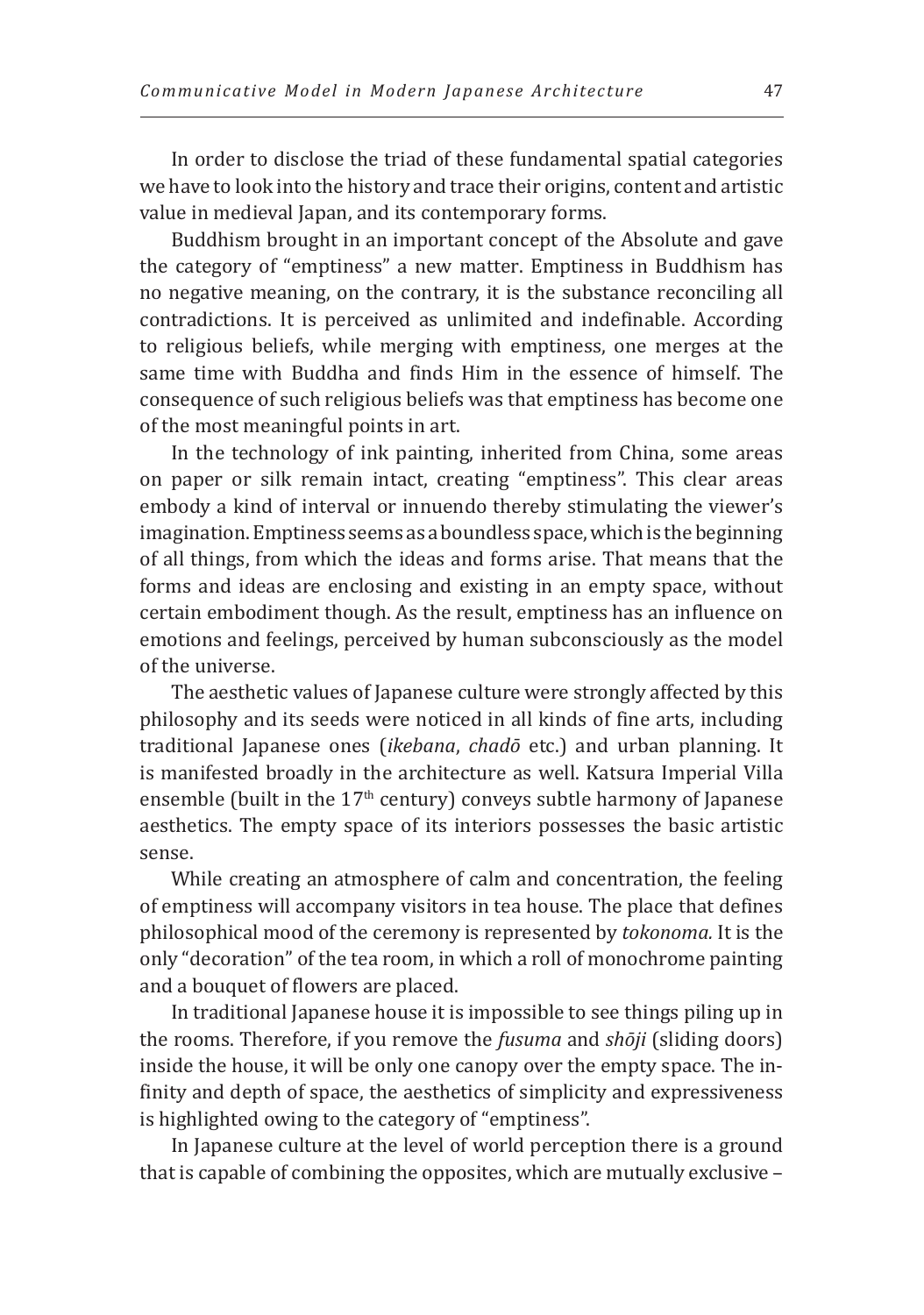kind of a "grey area". Eastern philosophers were avoiding unambiguous definitions, they believed that it would stop the movement of thought, and used allegories instead. In other words, in Eastern way of thinking the hint was significantly more effective than directly speaking words. Perhaps, this negative attitude to any extremes and contrasts in Japanese culture has led to the situation when the so-called grey area – the central link of thinking structure – has come to play a leading role.

In language the capacious concepts that convey the Japanese perception of the grey area appeared. At the same time, linguistic categories reflect the many facets of its semantic content. The concept of *ma* – the significant symbol of understanding space, also has a philosophical meaning – "to give the space a rhythm". Japanese explain this concept in many ways. For example, in modern dictionaries *ma* is interpreted as: 1) a binding area; 2) an exchange zone; 3) an interval; 4) a pause in music or dance; 5) a moment of silence during the recitation; 6) convenient (favorable) time, the time change; 7) a room in the house; 8) empty space etc. *Ma* is also used as an adverb with connotation of "between", "among".

There are many definitions of *Ma*, but the general sense is the idea of pause and emptiness. *Ma* represents some of the blank areas that everyone can give, within certain limits, any meaning. This is "conceptualize spatiality" or "interspace" – the semantic gap in various spheres of culture, expressing hostility of Japanese to "contacting" antagonisms. More clearly *ma* is defined in one of the dictionaries of old Japanese language as: "a required interval between two consecutive things". As a symbol *ma* is connecting, not separating. The hidden mystery of the connection finds its expression in mainstream art. In the performances of *No* theatre, when the image of grief or tragedy abruptly changed to joy, there is a compulsory moment of immobility. It allows to suppress inconsistency of antagonisms in order to combine them and produce a change of mood. This is the moment of expression of *ma.*

One of the most distinguishing qualities of Japanese architecture is its merger with the natural surroundings, which forms the principle of an "open building". Although the house is located in an open nature area, it is completely closed for the eye of a stranger. There is usually a thick garden, planted along the perimeter of the house. It isolates the building even better than the stone wall with windows in European tradition, frequently facing onto a noisy street. The open gallery (*engawa*) encircling the traditional construction, hides rooms from the eyes of the stranger. The "grey area" is embodied in the traditional architecture as *engawa*, which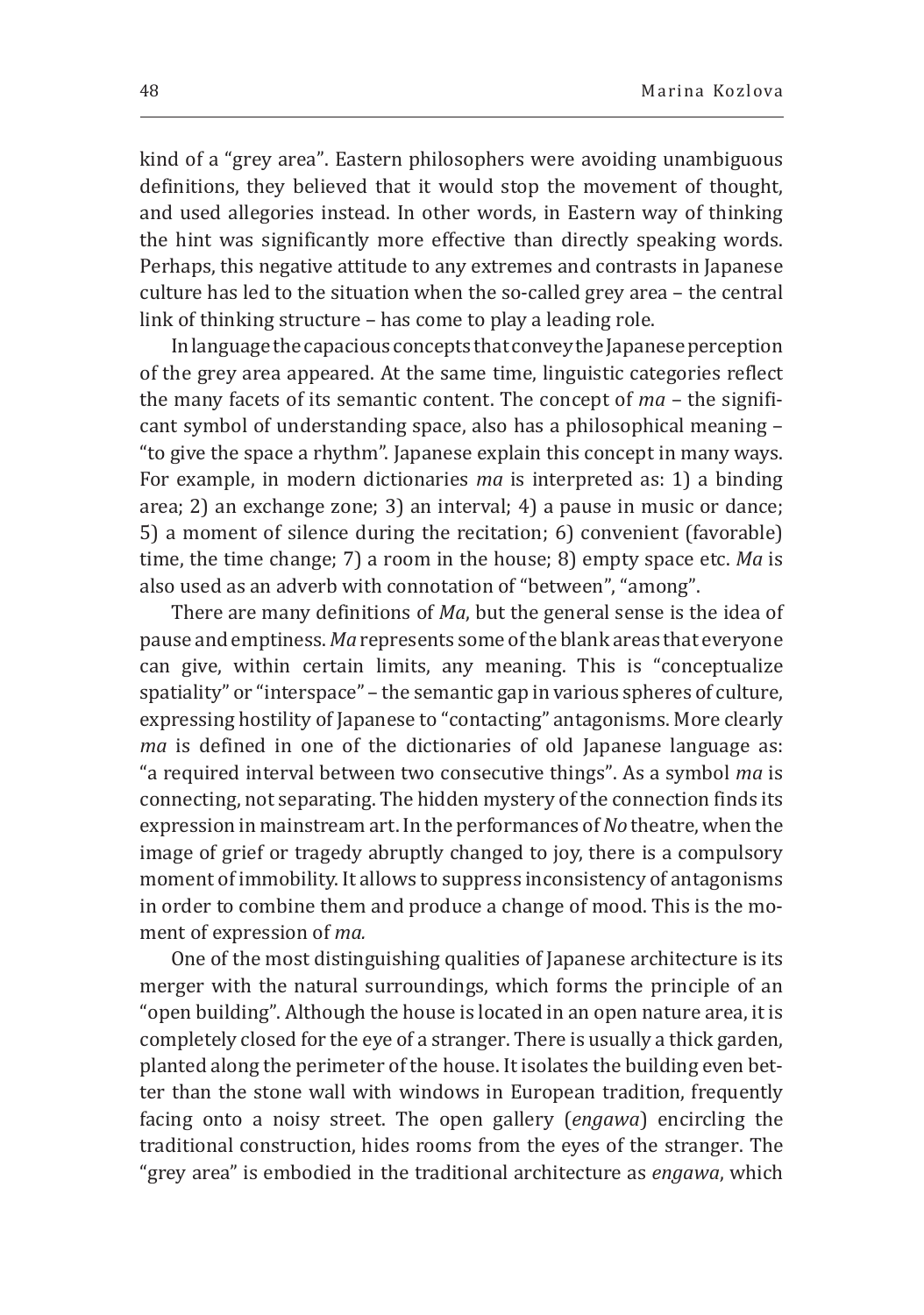is intended to express the relationship between nature and architecture, and bring together various architectural groups (Kurokawa 1988: 53–54). Owing to *engawa* architecture in Japan is connected with nature; it opens the structure to nature and at the same time, includes the nature itself in the architectural construction. In other words, *engawa* takes a role of the interval between the outer and inner space. Such an intermediate zone between the interior and exterior natural environment in traditional houses is a multipurpose space for relaxation or taking visitors for a cup of tea. Moreover, visitors sitting in the gallery, are neither in the garden, nor at home. *Engawa* includes both spaces – here they mix and flow one into another.

It is also interesting how this "interval" function of *engawa* reflects on the choice of materials. Wood and bamboo used in its construction provide a smooth transition from the rocks, plants, herbs that fill the surrounding space to *shōji* and *tatami* made from paper and straw arranged in the interior of the house. The gallery connects two areas by using the particular materials and promotes continuity of internal and external spaces that are as vivid and diverse in their structure that can be considered as contrasting. Vegetation and rocks in their original natural form can be safely confronted with *shōji* and *tatami* – the hand-made product, but between them there is an interval – processed wood.

The "grey area" is primarily characterized by its darkness. Shadow is a compulsory content of a traditional house. There was no furniture provided in it, so it is basically a blank space surrounding dwelling rooms by shadow. The main semantic core in this case is focused on an empty *shadowed* space.

Desire to obscure, to hide an object from prying eyes can be found in the location of sacred architecture – *shintō* shrines in particular. German architect Walter Gropius after visiting two large pieces of East and West architecture – Ise Grand Shrine and Parthenon, tried to identify the spatial characteristics of structures and penetrate the basis of their differences. The comparison of these outstanding works of architecture will allow to reveal essential differences between Japanese and Western cultures.

This comparison is significant because both structures were erected in the period of transition from the heroes' era to the era of state formation, and both are considered as symbols of their cultures. The difference between these two structures seems obvious. Parthenon is built on top of a hill to be visible to everyone, it bathes in sunlight, and is full of grandeur, while the shrine is surrounded by four tall fences and is hidden in the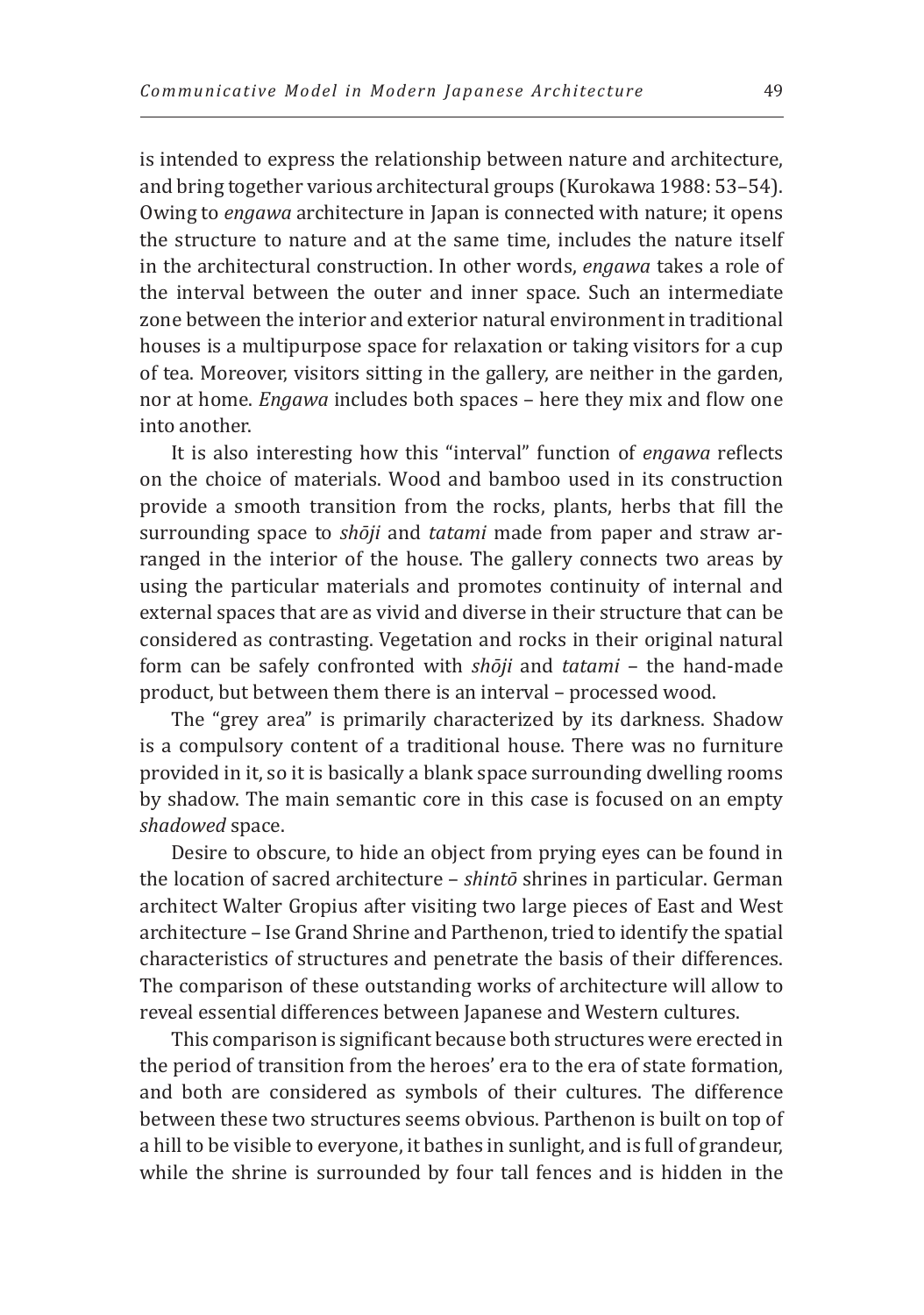middle of a thick forest (Okano 2012: 25–26). Hence, we can produce Parthenon as an evidence to man's confidence that he can conquer the nature. Western culture exists on the basis of the subordination of nature, its conversion and use for human needs. In order to create a perfect order of things, the Chaos must be overcome. This attitude gave birth to the existing opposition "nature vs culture" in the Western world. On the contrary, in Japanese culture the idea about the importance of the Chaos was formed. According to this idea, the Chaos gave life to all beings on the planet. In order to emphasize that the Japanese refer to linguistic forms that express the importance of enigma, depth – *oku* in Japanese language. This term has a lot of meanings, all of which show the desire of Japanese to "wrap up the object" or to move it away into the shadow. Furthermore, many religious *Shintō* ceremonies are conducted at night.

Indeed, if we compare Japanese culture with Western in this perspective, the fundamental differences show up. In Europe, the images formed by centuries have prepared individuals minds for bringing forward the bright side of things. In Western mentality light is idealized, correlated with insight and symbolically seen as a source of knowledge, by which a man reconstructs the world. Shadow took a more modest place. Seeing how the shadow doubles objects of real life, led to the attribution of autonomous existence of it. At this point the term assumes a sharply negative connotation. The "shadow" in this case is seen as an insignificant reflection of the original.

At the worldview level, these differences clearly appear. In the European way of thinking all extremes are separated by precise boundary. As the result, the basic semantic units are the extremes exactly. Between black and white there is a grey zone, but the semantic content of this concept shows a negative attitude towards it (for example, in the novel "Faust" Goethe uses the expression "the grey women" which has a symbolic meaning of boredom, solitude and emptiness; "the grey area" – a subject in law where there is lack of clarity). Perhaps because it carries a connotation of uncertainty and can not be attributed to one or to the other pole.

In Japanese culture this particular interval (the middle zone) dominates over the two poles. Perhaps the negative attitude to any contrasts in Japanese culture has led to the fact that the concept of "shadow" has taken a significant place among other cultural categories. Combining the light and the darkness, "shadow" occupies a central place and changes the dual scheme which was familiar to Europeans. That explains the complexity of understanding this category by Western culture representatives.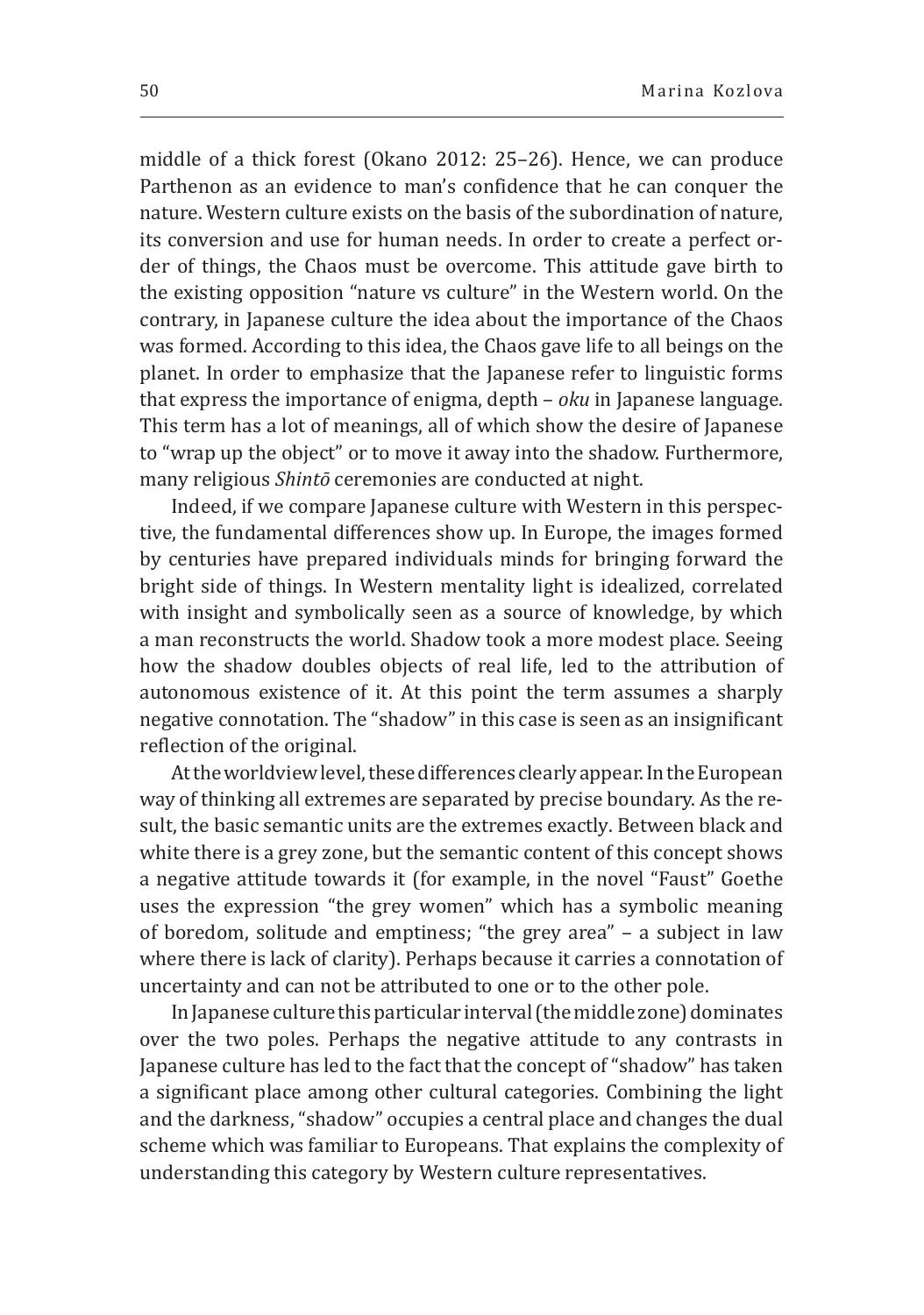These three central categories of Japanese architecture complement each other, thus developing the Japanese architectural tradition. The best modern architects when creating their buildings or organizing space according to their views rely, however, on the above three categories, which underline the traditional understanding of space organization.

In the works of leading contemporary Japanese architects (K. Tange, T. Ando, T. Itō) vivid examples of the continuity of the cultural traditions can be found. These architects are considered as emblematic figures that influenced architects all over the world. Each of them has his own vision of what architecture is and what purpose it should serve.

In the buildings constructed by Kenzo Tange the main semantic core is an expression of "emptiness". St. Mary's Cathedral in Tokyo is one of his most famous buildings in which this category can be seen. As a Catholic church, it has all architectural elements inherited from Western architectural tradition. Those are the central nave, chancel, side-chapels, crossing and even the large organ crowning the west entrance. However, the space perception cannot be considered as Western by all means. The main objects of worship and shrines are located in the shadows, for example, a large wooden cross in the center of the altar area is recessed into the eastern facade and almost imperceptible, as well as the sculptures in the completion of the side-chapels.

The ceiling is made of glass and has a shape of a cross. It carries the meaning of the crucifixion, due to the light penetrating through it, and also the ascension and eternal life. Moreover, the movement of the sun and changing light inside the cathedral seen through the ceiling, leads to understanding the philosophical idea of universe variability and volatility. Curved arches reminiscent the ship, texture and color of the stone resembles a tree; owing to heating as well as the smell of incense, the visitor could have a feeling of being in the ark or some kind of a shelter. Thus, by influencing the most of human senses – touch, smell, sight and hearing – the architecture affects the individual in a way it was programmed by the architect.

In works of K. Tange the appearance of buildings have a great importance. The main attention is focused, firstly, on its inclusion into the environment, creating a harmonious unity with nature, and secondly, on the possibilities of visual communication. An example of such unity and implementing communications capabilities is Olympic Complex Yoyogi in Tokyo. It includes two arenas – the large Yoyogi National Gymnasium and smaller pavilion which is used for various smaller events. The roof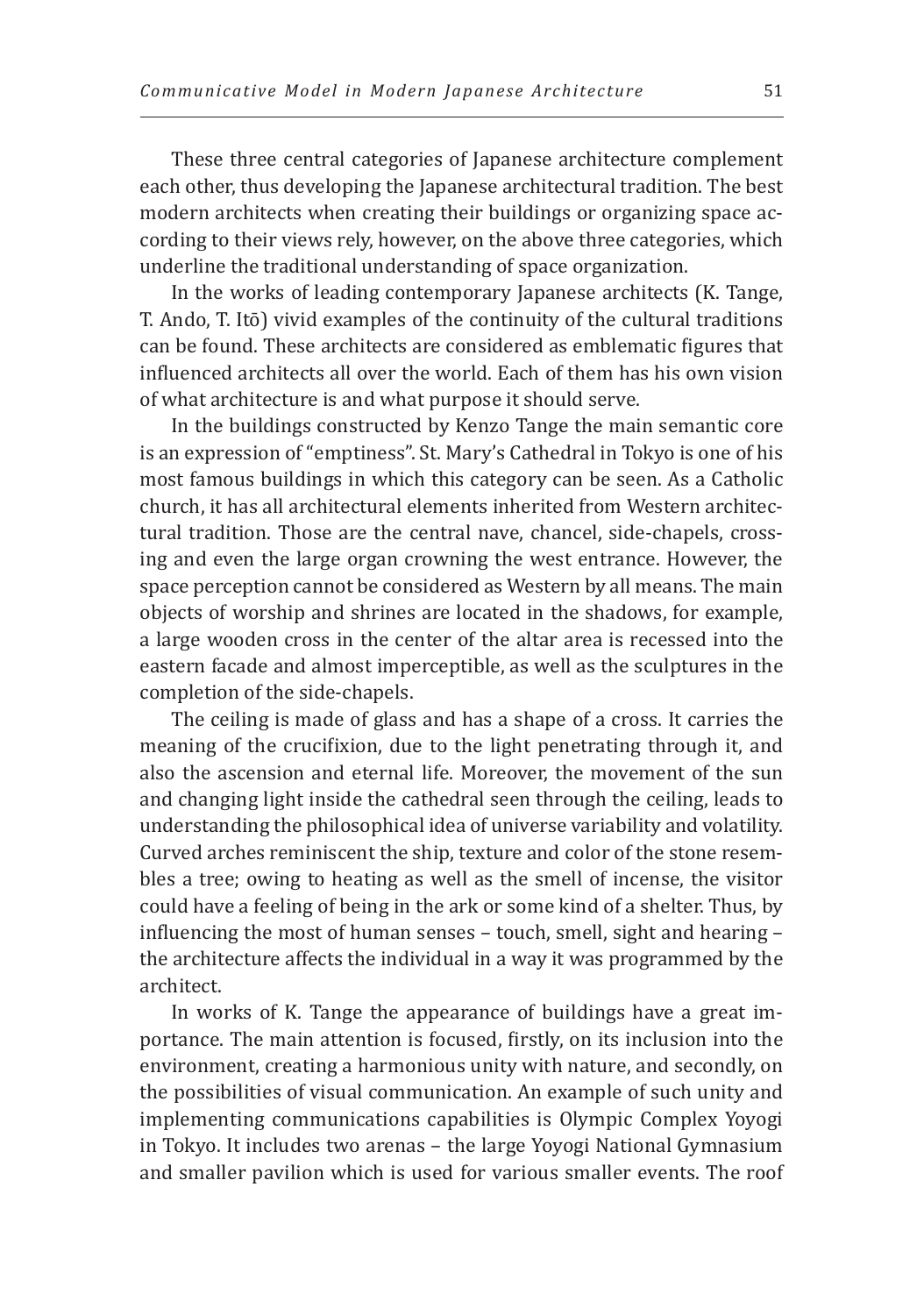has a unique shape, similar to the shell of a snail. For the main stadium the architect built the largest overlap in the world. The subtle curves of the structural cables, the sweeping roof plane, and the curving concrete base seem to emerge from the site appearing as one integrated entity. The meaning of the spiral shape is in opposition to strong winds, dangerous for structures of this size. One of the main features of the gymnasium is its versatility. First of all, it is known as a swimming pool with nine 50-meter tracks. The water surface can be closed by a stove, forming a free space that is used for other events (judo skating etc). Thus, Tange works with emptiness transforming it the way he pleases. From the emptiness any form may appear, and be filled with an infinite number of meanings. Described method of "folding" space-filling but unnecessary things to get the empty space connects the Olympic Stadium with the understanding of the interior in a traditional house. Location of windows and artificial light sources along the spiral line allows to use daylight and to include internal space in *chiaroscuro*. All these architectural elements allow the viewer to perceive the whole building as a dynamic entity, resulting as a combination of form and function – through structure the building shows what it serves.

According to the words of K. Tange – he always thought about how to create a space for the exchange of ideas and information in general. He believed that real communication does not occur in classrooms and assembly halls, but in corridors and courtyards – in the so-called middle space, (grey area) (*14 Japanese architects Interviews and photos by Roland Hagenberg* 2004: 154–155). He paid careful attention to all that areas, which were elaborately organized. For example, the wide detour behind the seats on the small arena of Yoyogi Complex. It is based on a spiral foundation – half way you go up, another half – down, from each spot the view will change. It is also a space where spectators can discuss the results of current game, athlethes may do warming-up exercises etc. Usually a large number of Japanese come to the matches or competitions in advance. There is a lot of free space around the stadium, where people can walk while waiting for the beginning of the performance.

The third building is the Museum of Contemporary Art located in Yokohama. It is a classic example of a museum with a horizontally stretched facade, surrounded by a gallery with a colonnade. The main hall is designed as bidirectional and symmetrical space. On the left side there are sculptures by surrealists Salvador Dali, Rene Magritte and others. Architect distributed sculptures on different levels, which out-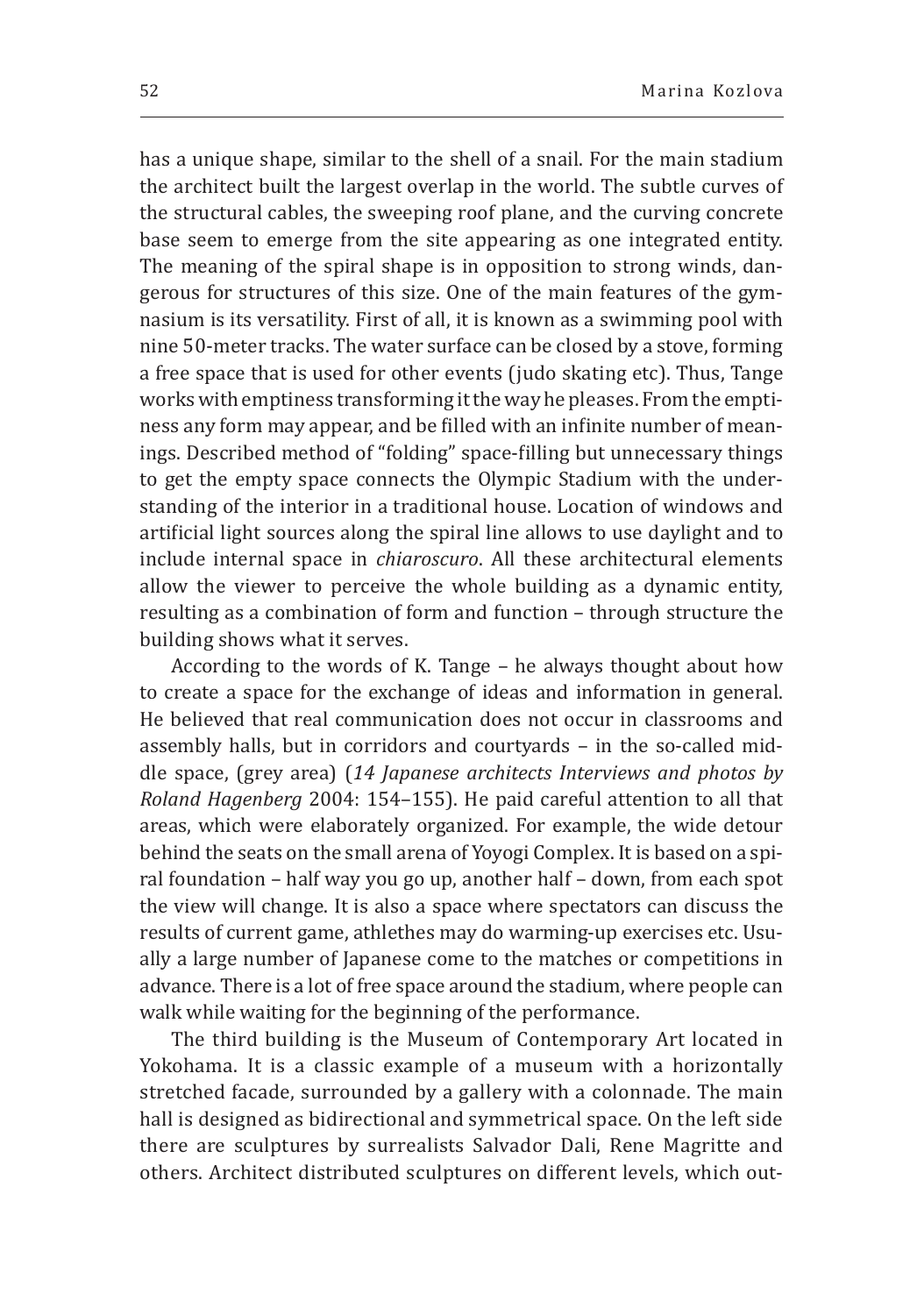wardly resembles a museum arrangement of D'Orsay in Paris. From the second floor of the building, where the main exhibition is situated, the shape of the museum roof is clearly observed – it is made in a shape of a gable and recalls the ancient Roman *basilica*. Thus, through deliberate organization of space the architect links the art across time and distance and shows its homogeneity. The interior of the museum has a peculiarity, in areas with a permanent exhibition space divided by partitions, which can be easily moved and repositioned, thus changing the perception of art pieces. In the halls with an exhibition of Japanese art there is only a small bench for visitors; emptiness promotes the formation of a calm state of mind for the perception of art works.

Leading role in triangle of categories Tange assigns to "emptiness", possessing the main artistic, semantic and functional load. "Interval" and "shadow" only emphasize the dominant, increasing its impact.

In architecture of another Pritzker Prize winner – Tadao Ando – volume and depth of things are created from the interaction of light and shadow. Light becomes a tool in the hands of the architect, like hammer is an instrument for a sculptor, or brush – for a painter. The architect finds new ways for the natural light to enter the building, allowing the structure to "live", to change like a living creature.

One of the iconic buildings constructed by T. Ando gives an example of how strong the influence of light might be. It is Church of Light situated at a quiet residential area of Osaka. Its location was accurately determined in relation to buildings in the neighborhood to make maximum use of sunlight. Interior of a small cult building consists solely of space and light. Using untreated concrete as the construction material and only a few artificial light sources, Ando demonstrated spiritual and transformative power of natural light. Thus, the use of light allows the architect to reveal space as the volume and to show the emptiness.

However, in later buildings Ando shifts to other form to express his philosophical position. It might be seen in the structure of Museum of Contemporary Art in Kobe, established in 2002. Facade and a large part of the interior is made of untreated concrete, reminding of Le Corbusier buildings, whose works inspired the Japanese master. Both architects accentuate the ladder as a connecting link for two spaces. In the architectural complex of Museum of Contemporary Art the attention is focused on two staircases – one is inside the museum and connects the foyer exhibition space on the upper floors. Another one is made in a form of a spiral and leads down to the premises of auxiliary purpose, restaurants; etc.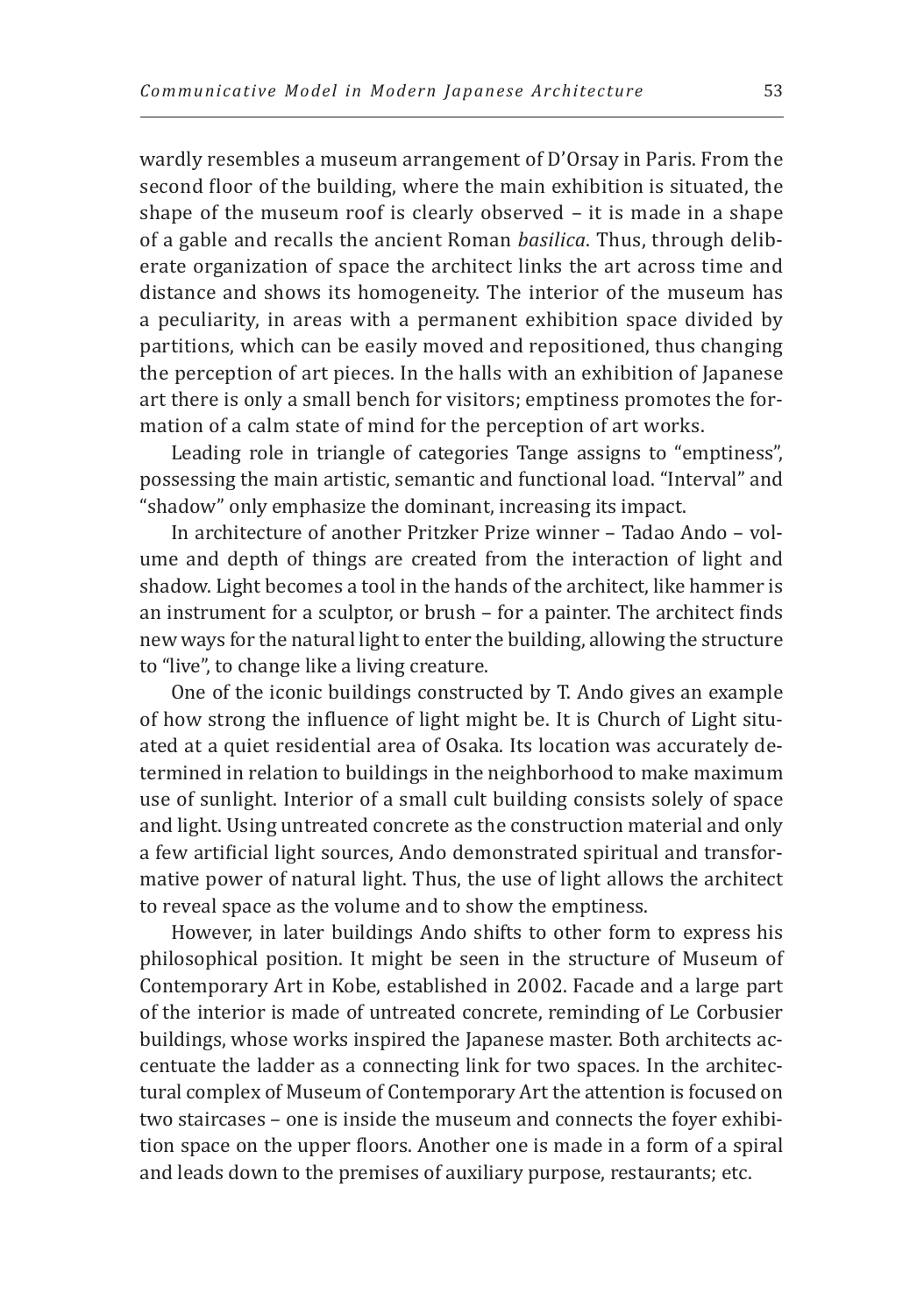In this case, the staircase allows to solve several problems – first of all, its role in organizing space is identifying to *engawa* – it simultaneously connects and separates the areas identify itself as a middle zone. Second of all, the staircase gives the building a rhythm and dynamics through the steps as repeating elements, or in this case by the spiral shape itself.

The interval category might be disclosed in Omotesando Hills building, located in central Tokyo. The innovative architectural structure represented by a spiral slope ramp, gives this building an image of the empty space, placing half the building below ground and another half above it – but no taller than the zelkova trees lining the Omotesando Boulevard. According to Ando, the idea was to incorporate the gentle slope of Omotesando with the building public spaces. Its façade prolongs for 250 metres along the avenue. Each floor features a slope contiguous with the avenue's gentle gradient, forming a unique new type of structure in an urban setting. Architect boldly embodied the idea of mediocrity by choosing seemingly functionally limited type of construction – a shopping mall.

An interesting detail – the main entrance is in the middle of the building and hard to notice it from inside. Thus, the visitor walking from floor to floor in a spiral, eventually finds difficult to determine where the entrance to the building was. Ando shows another meaning of the "grey area". Such a trick was invented for to distance the shoppers from reality, make them forget about time and space and focus on purchases.

Ando said "wanted to come up with architecture where there is no clear border between the trees outside and the architecture. In essence it is just like *engawa*, the veranda in Japanese traditional architecture" (*Shaking the foundations: Japanese architects in dialogue* 1999: 126). And he managed to accomplish that through organising space in a particular way.

Toyo Itō's architecture attracts viewers' attention by a variety of forms and textures, as well as by interrelations between interior and exterior, and a peculiar approach to the interaction between natural and artificial light.

At a first glance the shopping pavilion of Mikimoto Ginza 2 looks bizarre because of chaotic location of windows across the facade surface. The building seems lightweight and transparent due to obscured constructions. In the evening hours owing to the artificial light the structure emits glow like jewels, which coincides with its purpose – a jewelry store.

The staircase has a corkscrew shape, it is located in the center of the construction and penetrating it from top to the bottom. Thus, the division into floors became less noticeable and scattered building is perceived as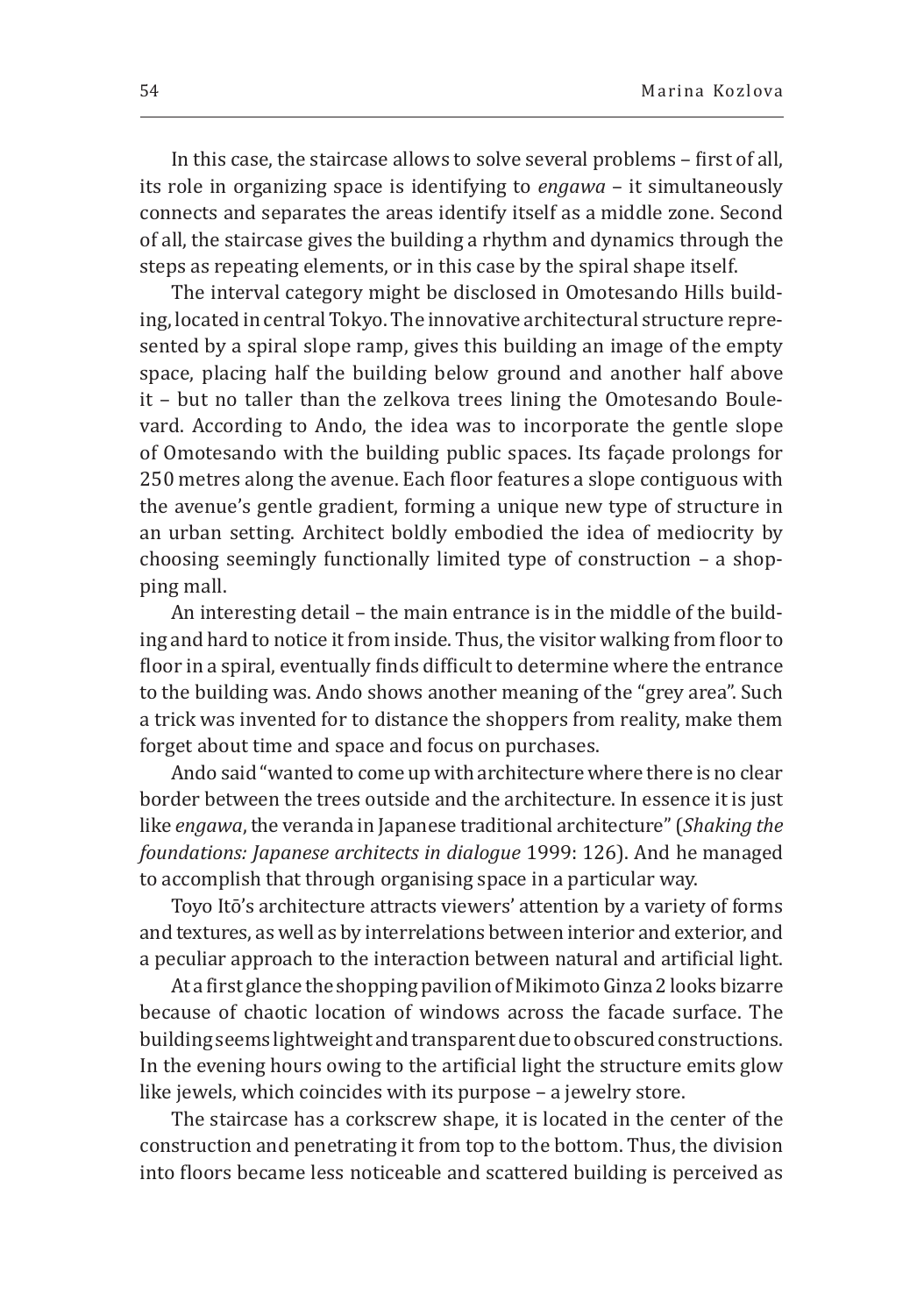a unified space both outside and inside. Fancy shape of windows creates a whimsical play of light and shadow in the interior, reminding the light reflected from the facets of gemstones.

In his next work – Za Koenji Public Theater in Tokyo – Itō demonstrated how light and shadow interactions become extremely intensive the interior space. The facade of the building is monochrome and the volume is exceptionally geometric. Architect has been working on all surfaces to make light and shadow interact as intensely as possible – artificial lighting placed in the ceiling, daylight penetrating through randomly scattered small windows, and finally – fancy patterned floor, created by the whimsical play of light and shadow. At first, it is difficult to understand where the light is natural, where artificially created; whether it is drawn on the floor or an illusion, a reflection system. This interior is corresponding with the essence of theater – where often the appearance, the visible façade is a mask, by removing which the viewer discovers the true essence of things. The spiral staircase is present in this project also. The staircase connects rather than divides the space.

A variety of ultraperforming materials used in Ito's constructions in order to translate the methaphorical architecture language into reality (*Shaking the foundations: Japanese architects in dialogue* 1999: p. 97). To concrete, most admired by Tange and Ando in their works, Ito adds tempered glass, perforated aluminium and innovative steel.

There is also a variety of forms in his works. Toyo Ito Museum of Architecture on the Omishima Island in Ehime Prefecture showed the idea of architectural form under another point of view. Four types of 3m-sided polyhedron modules, which can be freely assembled and closely packed, were used to create this building. Each unit has two kinds of wall slant angles. Consequently, there are no clear definite planes for ceilings, walls or floors. The space has a centripetal quality that creates an experience similar to being within a sphere. When visitors move from one room to another, the inclined walls unfold panoramically. This unique quality of the space enables unusual ways of exhibition completely different from the traditional exhibition space based on a standard grid. The design is not casually selected, it serves the purpose of expressing the idea of depth and variety of forms in architecture.

Ito creates multi-communicative space in the interior of the building. Firstly, he finds purely constructive solutions to isolate the viewer from the outside (lack of windows, spaces overflowing one into another), at the entrance the visitor must take of and leave the shoes, the action that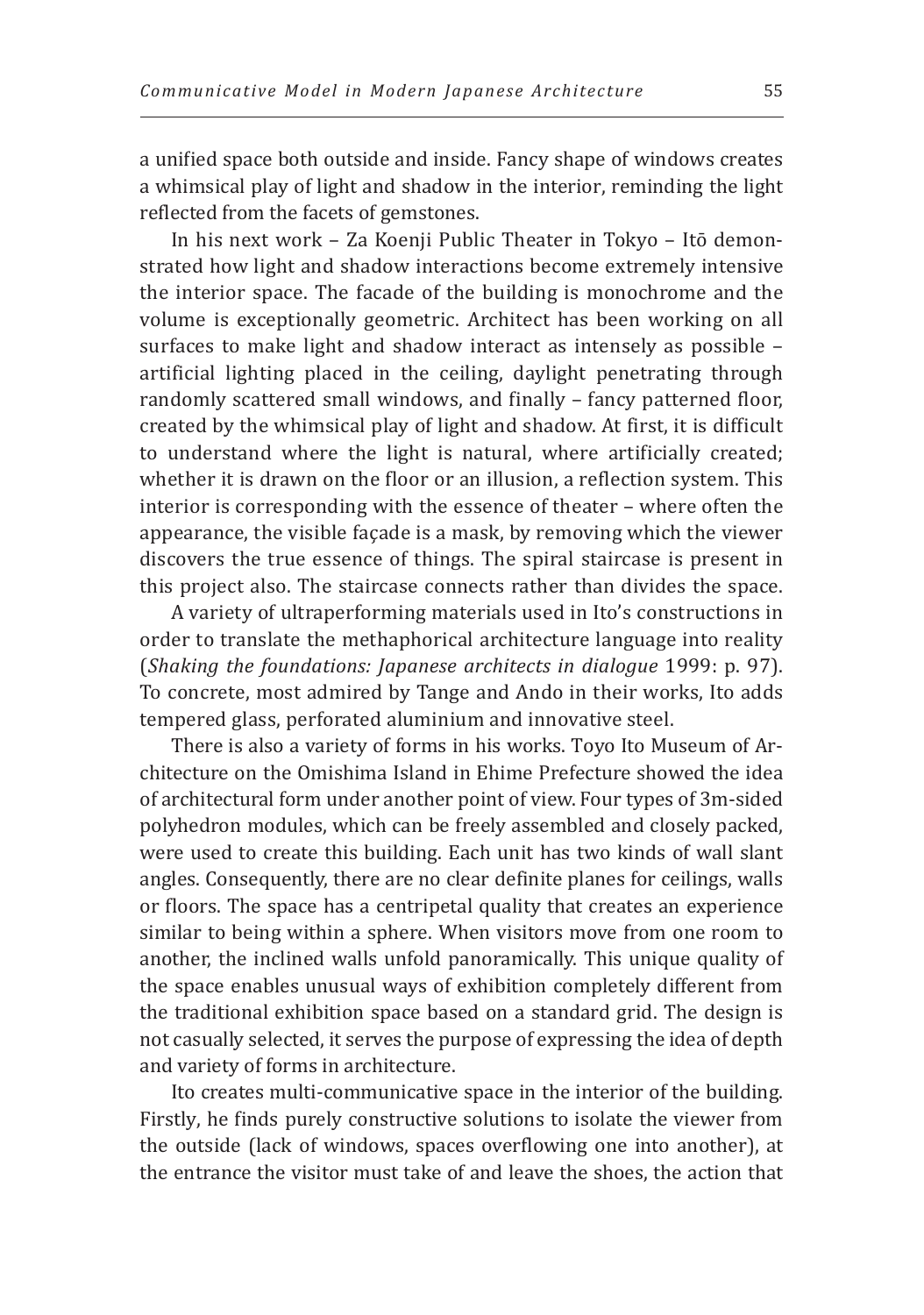marks the border between "ordinary" and "sacred" space. In this particular case the museum space is considered to be the sacred one. Thus, he provides certain conditions where no communication act except between the museum piece and the visitor is possible. Secondly, by using quotes from architects scripted all over the wall surface, Ito makes them communicate with each other, collide, complement and argue their ideas.

The building is rather isolated, it is located almost on the edge of a cliff and surrounded by orange trees, the bay and the mountains. The traditional blending in nature would seem relevant here, but the architect decided otherwise. The shape and color of the building is in contrasts with the natural landscape, thereby the significance of the human essence becomes clear: how small one is against the overall grandeur of nature as a set of elements, at the same time how large one becomes, beeing able to create something that exert an overwhelming effect on people.

In conclusion, we should underline the fact that all three categories have a fundamental significance in theory of architecture and architects' worldview. The categories of emptiness, interval and shadow which came from religious concepts, philosophical ideas or linguistic notions were widely used in order to organize the space in traditional Japanese architecture. The elements which compose the unique structure such as *engawa*, *shōji and tokonoma* represent those categories and reflect the singularity of Japanese architecture. The analysis of the works of Kenzo Tange, Tadao Ando and Toyo Ito allowed to reveal which category each of them relies on the most in order to express his point of view. In the buildings constructed by Kenzo Tange the main semantic core is an expression of "emptiness", while the "interval" and the "shadow" are used to distinguish the leading one. Tadao Ando is focused on showing what is in the middle; he gives his preference to interval over others. Unlike Toyo Ito who shows through the shadow the strength of the light. However, each and every architect has a tendency to use all three categories and interpret them in their own way. They invent new codes in order to create new messages and a communicative act with their audience.

## Bibliography

- *14 Japanese architects Interviews and photos by Roland Hagenberg* (2004), Tokyo: Kashiwa Shobo.
- Eco U. (1998), *The Absent Structure. Introduction into* s*emiology*, St. Petersburg: TOO TTK Pertopolis.